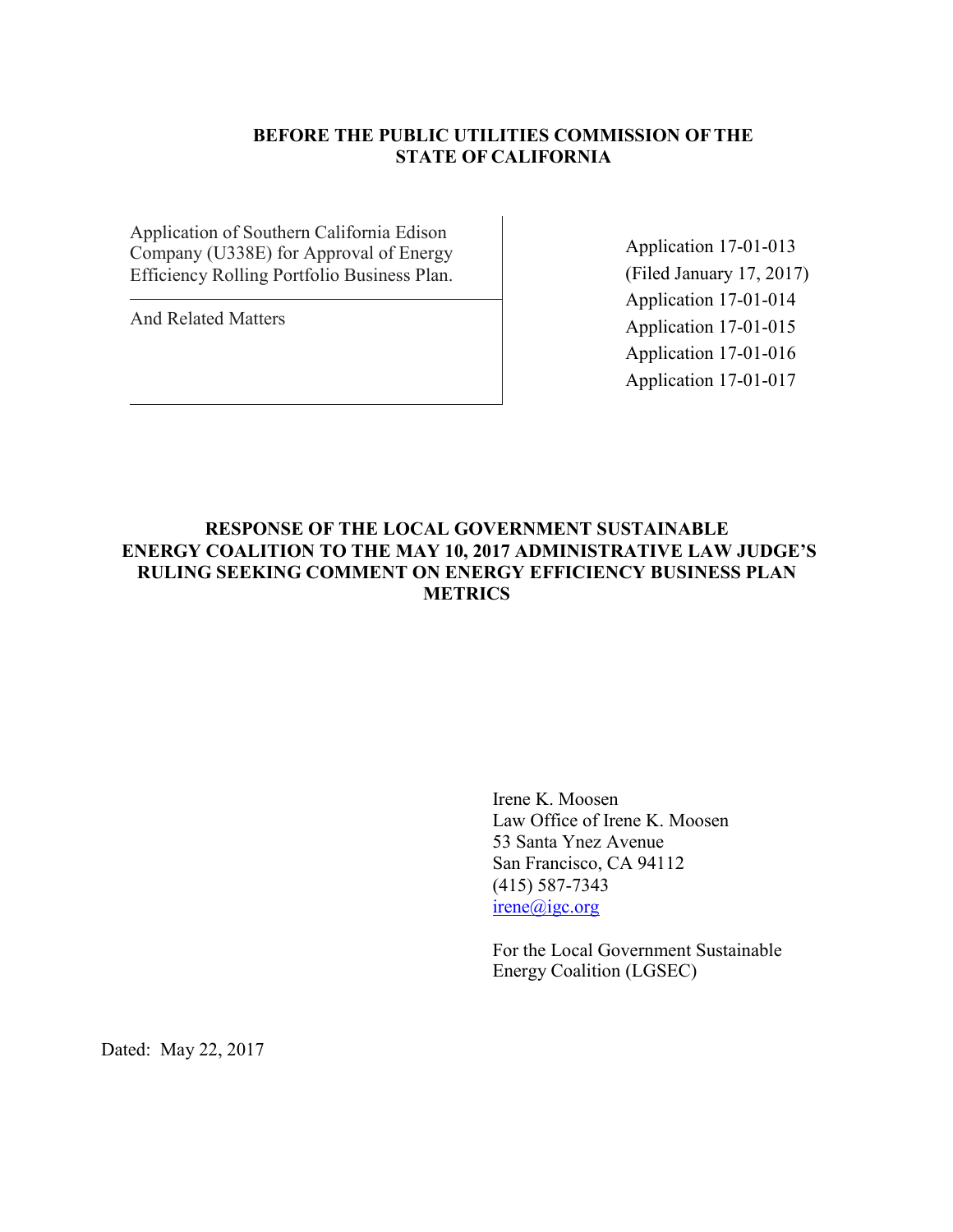#### **BEFORE THE PUBLIC UTILITIES COMMISSION OF THE STATE OF CALIFORNIA**

Application of Southern California Edison Application 17-01-013 Company (U338E) for Approval of Energy (Filed January 17, 2017) Efficiency Rolling Portfolio Business Plan. Application 17-01-014

 $\overline{a}$ 

Application 17-01-015 And Related Matters Application 17-01-016 Application 17-01-017

## **RESPONSE OF THE LOCAL GOVERNMENT SUSTAINABLE ENERGY COALITION TO THE MAY 10, 2017 ADMINISTRATIVE LAW JUDGE'S RULING SEEKING COMMENT ON ENERGY EFFICIENCY BUSINESS PLAN METRICS**

Pursuant to the May 10, 2017 Administrative Law Judge's Ruling Seeking Comment on Energy Efficiency Business Plan Metrics (Metrics Ruling) directing energy efficiency business plan proponents to file and serve responses to the request for supplemental information in Attachment A no later than May 22, 2017, the Local Government Sustainable Energy Coalition  $(LGSEC)^{1}$  submits this Response in compliance. As the proponent of the LGSEC Energy Efficiency Statewide Local Government Program Administration Business Plan proposal (LGSEC BP Proposal), LGSEC must comply with the Metrics Ruling by responding to the questions found in Attachment  $A - Q$ uestions to Proponents of Business Plans and Questions to LGSEC. LGSEC's Response to the questions for prospective program administrators and to the specific questions for LGSEC is presented in the Attachment hereto

 $<sup>1</sup>$  The LGSEC is a statewide membership organization of cities, counties, associations and councils of</sup> government, special districts, and non-profit organizations that support government entities. Each of these organizations may have different views on elements of this Application, which were approved by the LGSEC's Board. A list of LGSEC's members can be found at [www.lgsec.org.](http://www.lgsec.org/) LGSEC is a program of the Local Government Commission (LGC). The LGC is a 35-year old non-profit organization supporting local government leadership in land use, energy and water sustainability.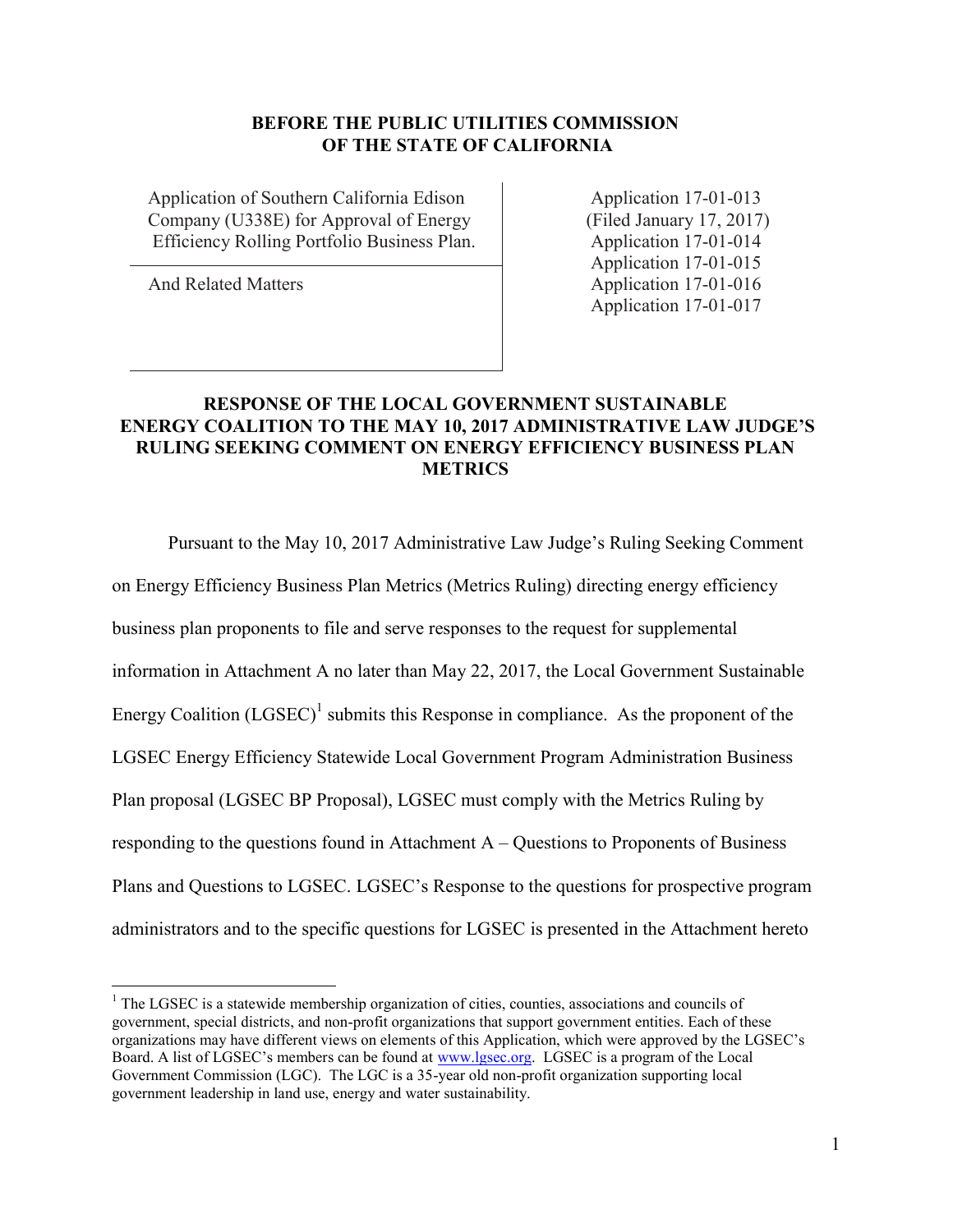and served on all parties in this consolidated proceeding in compliance with the Metrics Ruling.

Respectfully submitted,

June P. Moren

Irene K. Moosen Law Office of Irene K. Moosen 53 Santa Ynez Avenue San Francisco, CA 94112 (415) 587-7343 irene@igc.org

For the Local Government Sustainable Energy Coalition (LGSEC)

Dated: May 22, 2017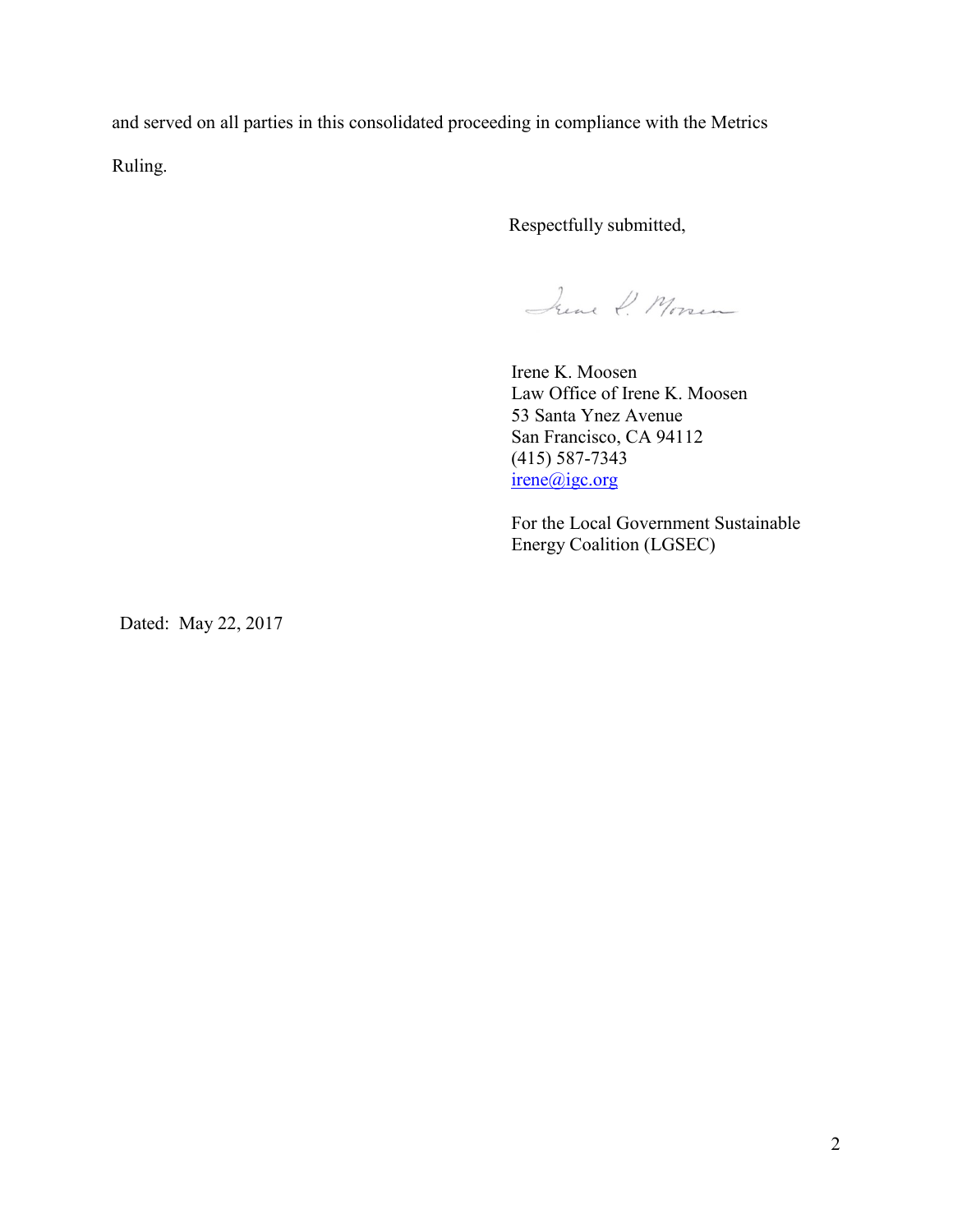# **ATTACHMENT**

## **LOCAL GOVERNMENT SUSTAINABLE ENERGY COALITION**

## **RESPONSES TO MAY 10, 2017 ADMINISTRATIVE LAW JUDGE'S RULING SEEKING COMMENT ON ENERGY EFFICIENCY BUSINESS PLAN METRICS**

**(A.17-01-013, et al.)**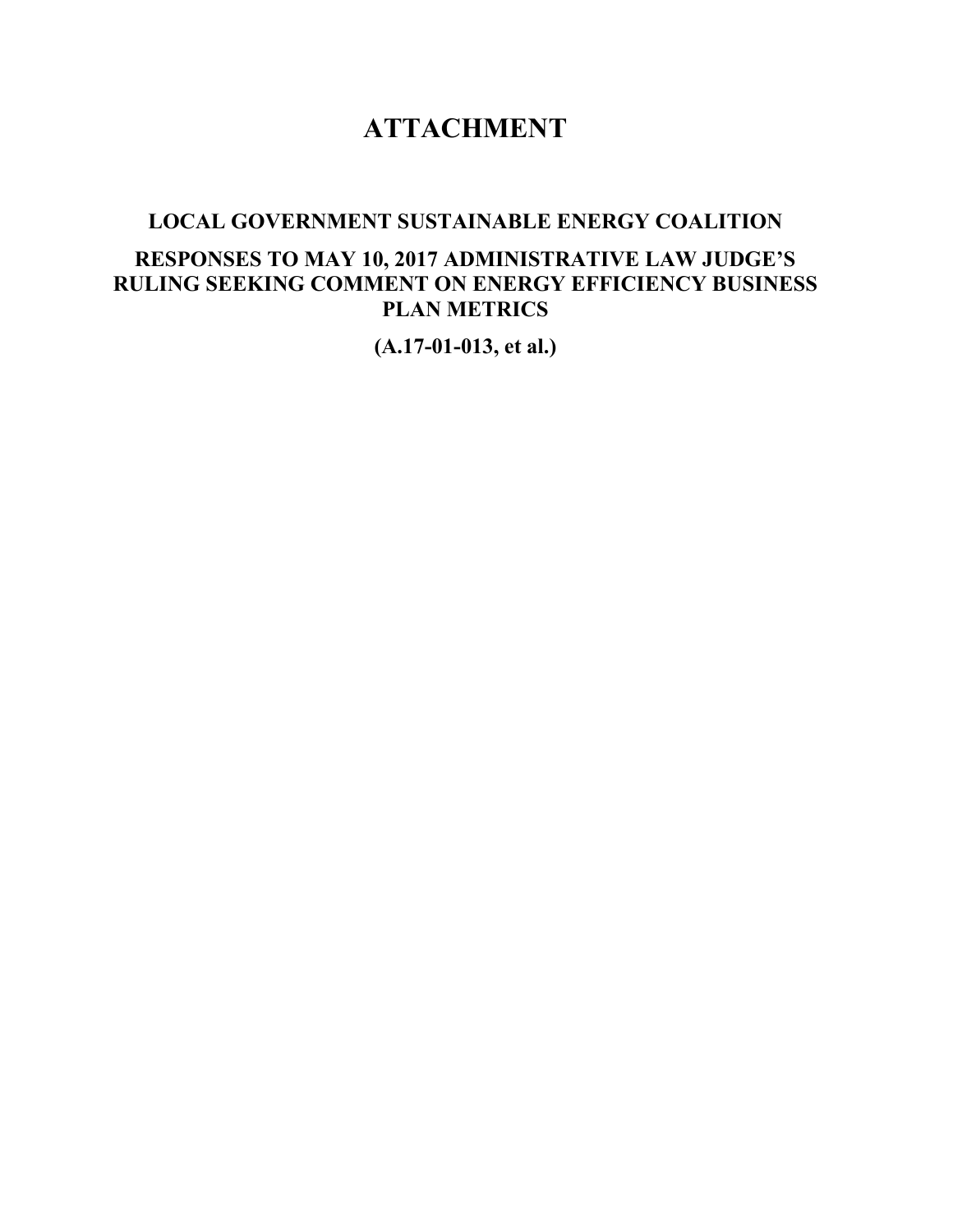## **LOCAL GOVERNMENT SUSTAINABLE ENERGY COALITION RESPONSES TO THE MAY 10, 2017 ADMINISTRATIVE LAW JUDGE'S RULING SEEKING COMMENT ON ENERGY EFFICIENCY BUSINESS PLAN METRICS**

**(A.17-01-013, et al.)**

#### **I. Questions applicable to all prospective Program Administrators (PAs)**

#### *1. Demonstrate in a quantitative way, via table or graphic, how the proposed metrics cumulatively are useful and effective indicators of each PA's likely achievement of targeted energy efficiency program uptake and overall savings goals.*

Generally, LGSEC is supportive of the common metrics developed by Commission staff for all sectors that would be served by the Energy Efficiency Statewide Local Government Program Administration (LGSEC BP Proposal). As pointed out in LGSEC's Response to the April 14, 2017 Scoping Ruling, current local government partnerships and programs touch on all sectors and cross-cutting areas of energy efficiency program delivery statewide. However, creating the quantitative table or graphic sought in this question would require an inventory of existing LGPs by sector in all IOU service territories. To date, no such inventory or market potential study exists that would allow for either a baseline to apply metrics going forward or an evaluation of existing and planned local government programs, including the 67 existing LGPs, either within individual IOU service areas or across the four IOUs. (LGSEC BP Proposal, Table 5, *Statewide Program Implementation Phases at page 24).* A major work product proposed for completion in the first phase of the LGSEC BP Proposal entails quantification and analysis of current LGP programs and metrics to establish a baseline.

Given the current lack of compiled or in some areas, available data, the LGSEC BP Proposal is focused in the early years on building a statewide administration program to support all existing local government partnerships and programs across all four investorowned utilities (IOU). In doing so, the LGP network will be transitioned from IOU contracts to administration under a Statewide LGP Administrator, and from resource to non-resource status, which will result in a different metrics landscape than currently exists. Conversion of the current, IOU-specific LGPs into a statewide program may result in LGPs that wish to change their current resource/non-resource configuration and a changed or greater metrics diversification and data gathering. LGSEC anticipates that the Statewide Administrator will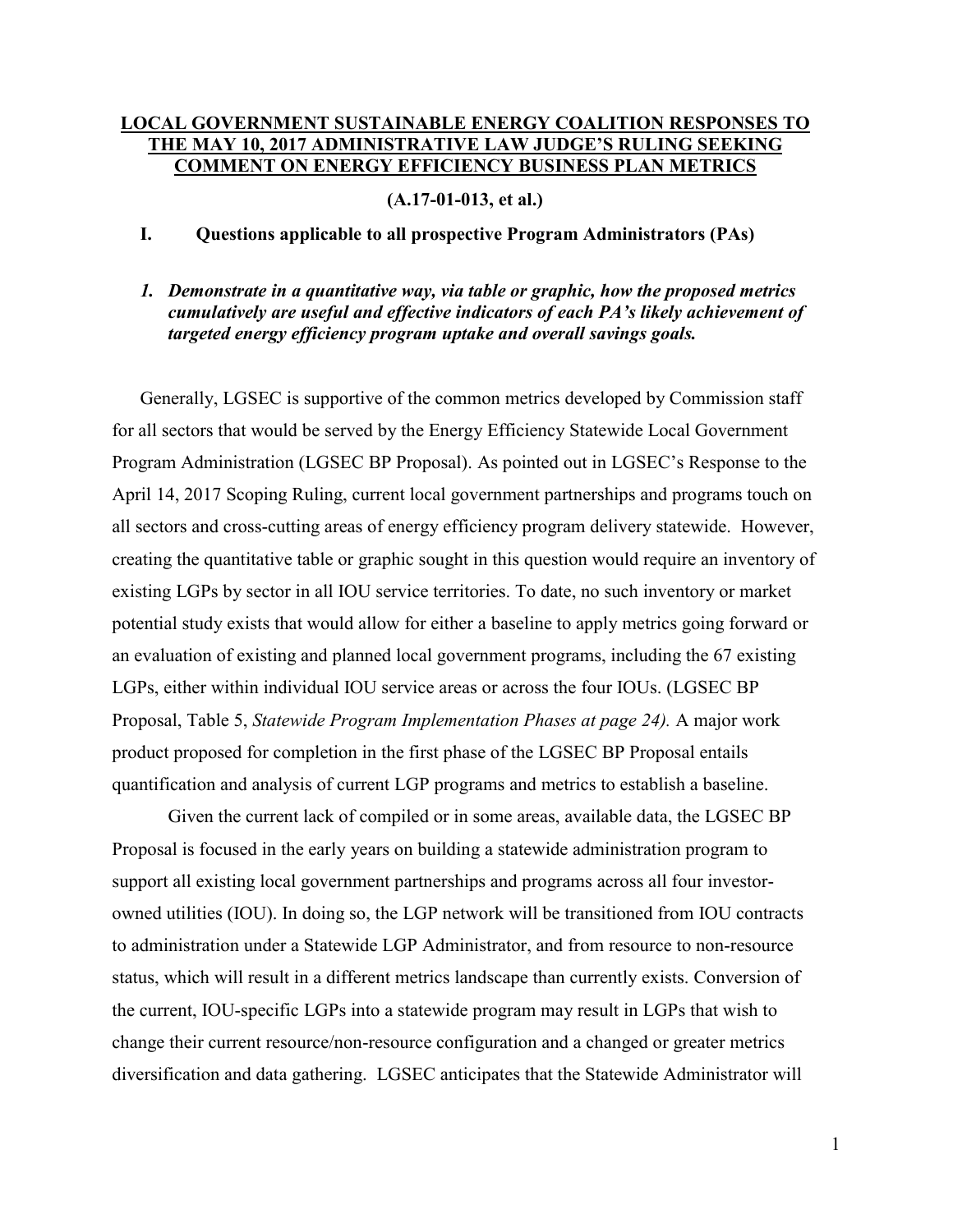submit future Business Plan changes with metrics tailored to program changes at later stages of the transition to Statewide Administration.

As stated earlier, LGSEC urges the Commission to provide the necessary financial resources to support creation of the statewide LGP inventory, not only as a starting point for comparison, assessing market potential, annual savings targets through 2025, establishing baselines and key metrics, measuring success towards annual and statewide energy efficiency savings targets but also for meaningful oversight of existing programs.

At present, LGSEC can speak generally to the usefulness and effectiveness of the proposed energy metrics in demonstrating progress towards local and State goals for 2018- 2025, including energy efficiency and greenhouse gas (GHG) emission goals outlined by SB 350. LGSEC supports the Commission's recognition of performance in areas that are not expressed by simply counting short term energy savings and will incorporate such metrics into its proposal. Several of the proposed metrics allow for evaluation of market transformation and spillover effects (e.g. driving widespread adoption of technologies, behaviors or services, including non-participant adopters), rather than strict resource acquisition calculations, by including metrics associated with common problems such as "depth of interventions" or "penetration of energy efficiency programs in the eligible market."

The Commission should also consider additional common metrics that allow local government attributes and successes to be properly recognized. In the 20 years that local governments have operated with ratepayer funding, they have gained experience and expertise in fulfilling Commission-driven reporting requirements and participating in Commission EM&V studies. During this time period, local governments have produced a great deal of meaningful data, similar to the metrics that are proposed in the Metrics Ruling, and beyond. For example, some local government implementers are not only tracking participation and energy savings, but have even invested in developing systems and databases to manage the pipeline of their customer (or participant) relationships, design surveys or analyze digital marketing and web analytics. To the extent individual local government implementers are gathering and storing this data, the Statewide LGP Administrator could access existing material to provide additional indicators of program penetration and conversion that can be helpful both in understanding broader impacts and in making decisions about how to adapt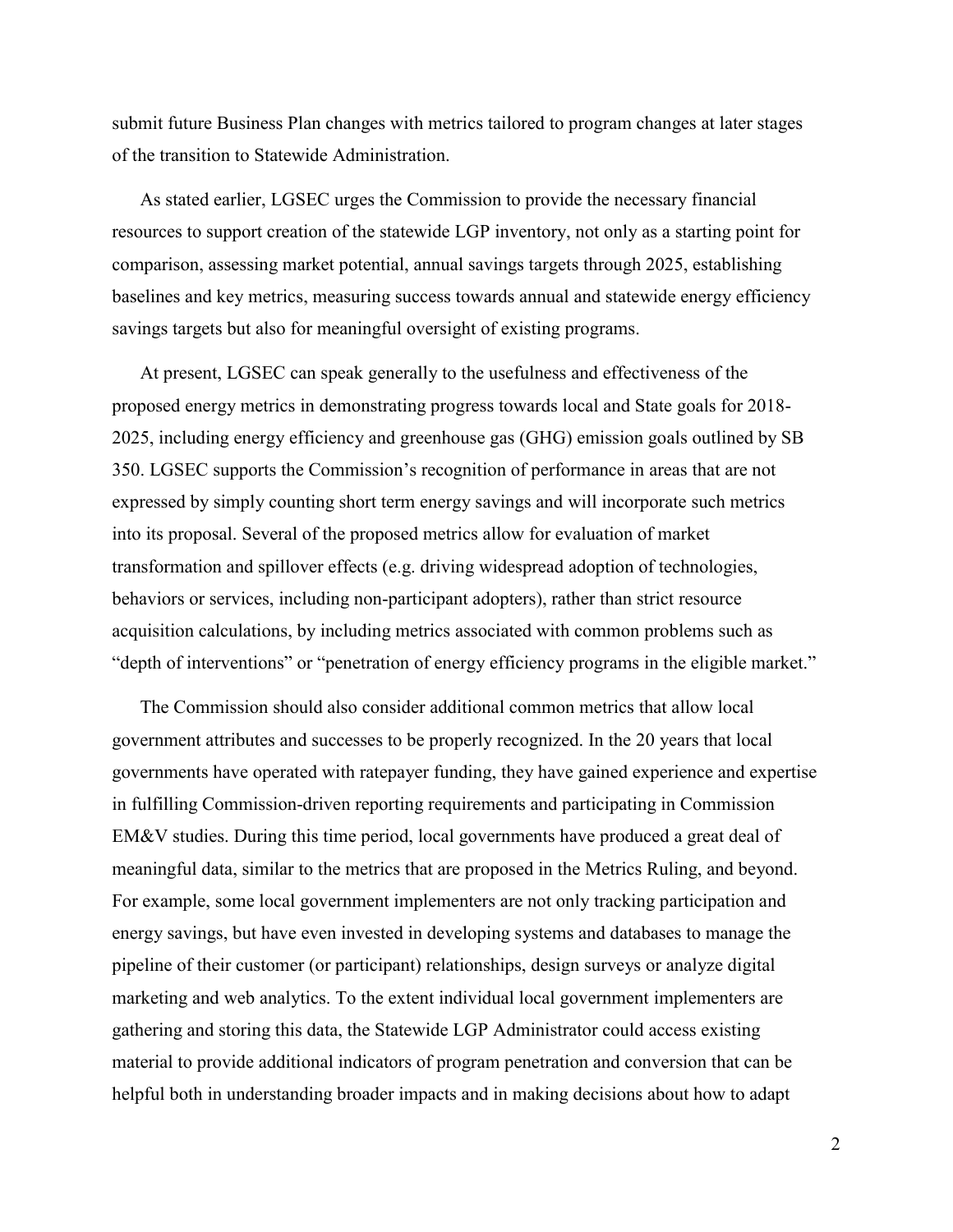programs for greater energy savings.

Local governments indicate that reporting requirements and evaluation criteria are typically not provided upfront by the IOUs, are not consistent amongst other implementers, and are subject to change mid-cycle. Local government contracts often include an attachment with a long list of potential, but not always applicable, metrics, while reporting templates are developed later and often change based on new IOU data requests. In addition, local governments report that additional indicators of positive performance, like those mentioned above, are either not requested or are disregarded, or that local governments are not formally attributed credit for their work in increasing participation in various IOU programs. These inconsistencies limit local governments' ability to effectively work towards the results and shared goals that are expected of them, and undermine the perceived cost-effectiveness of their efforts. LGSEC supports the Commission's effort to standardize and clarify the metrics that will be used at the beginning of the contract or portfolio cycle. The LGSEC BP Proposal was intended to further ensure consistent application, management and enforcement of such reporting needs across local government programs and anticipates these efforts will result in more unified data collection and better outcomes as the statewide program matures.

#### *2. Provide the number of multi-family units and multi-family properties in your respective geographic areas.*

The LGSEC BP Proposal aims to administer local government programs in all sectors, including multi-family programs to the extent that they are implemented by LGPs, in most or all climate zones across the State, but not necessarily every jurisdiction or region. Currently, few LGP's conduct multi-family programs, but as local governments are presented with greater flexibility in contract scope, more will likely opt to propose multi-family programs either in areas that are not currently served, or in coordination with existing programs. The need to coordinate with existing programs will differ across the state. For example, in the San Francisco Bay Area, multi-family programs are implemented by BayREN, PG&E and Marin Clean Energy, not the LGPs. Additionally, it is not anticipated that each local government program funded will provide multi-family services. Therefore, without having conducted a full inventory of current LGP programs, and without being able to predict which new programs will be proposed in future years, LGSEC can only respond to this question by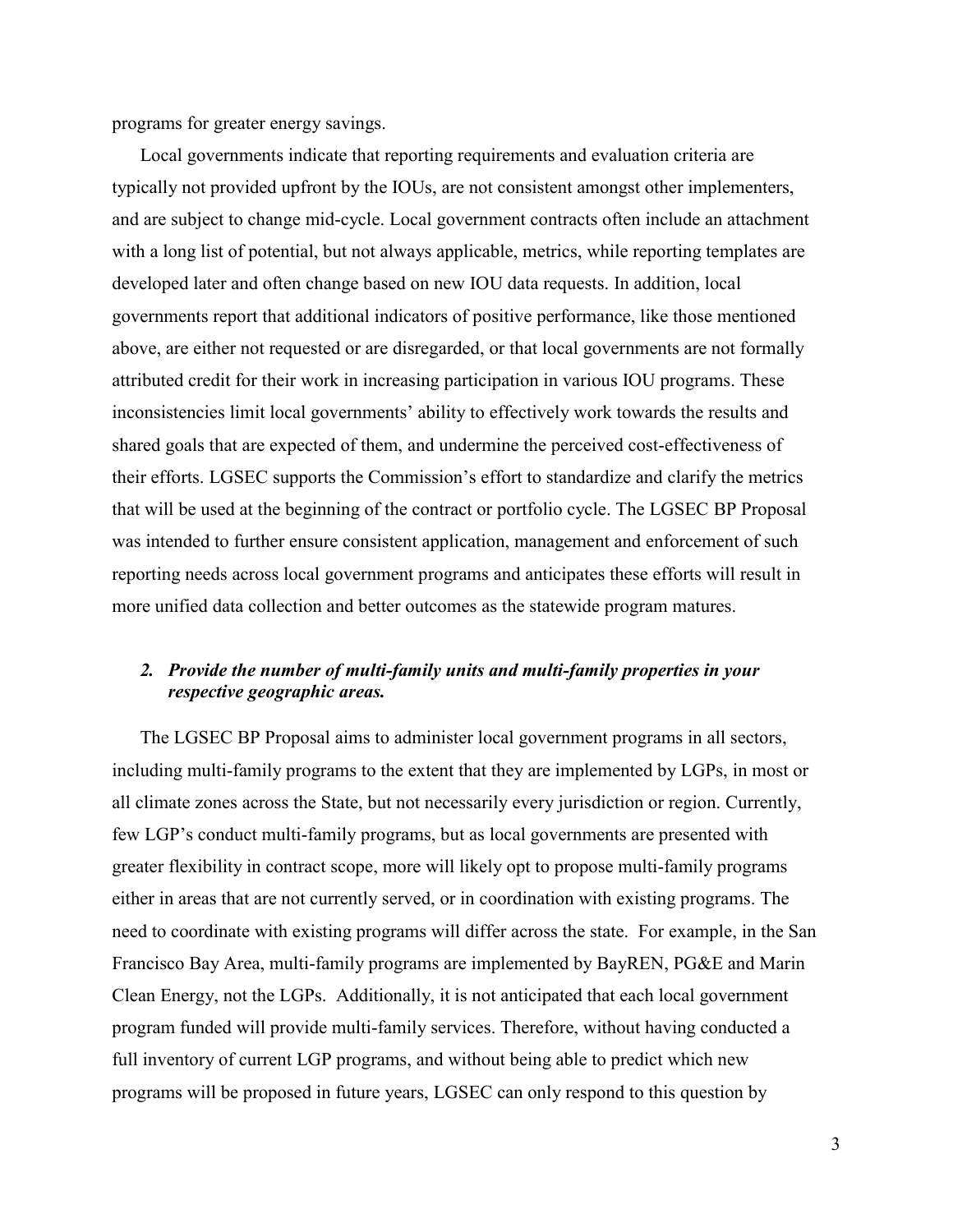providing statewide figures for multi-family properties as this represents the full potential market.

According to the California Energy Commission's Existing Building Energy Efficiency Action Plan (2015), there are approximately 3,126,000 multi-family properties in California, which account for  $23\%$  of residential buildings.<sup>2</sup>

## **II. Questions applicable to Local Government Sustainable Energy Coalition (LGSEC)**

## *10. Please identify the "economic impact metrics" that LGSEC will use to track the success of its expanded funding and financing options, as mentioned in Table 4 (page 17).*

LGSEC is proposing to use the following "economic impact metrics" to demonstrate its success in expanding LGP funding and financing options:

- Total cost (in dollars) of energy efficiency projects in each sector (e.g. residential, commercial, industrial, public) that are completed with assistance of both local government programs and IOU resource programs. Total cost would be inclusive of private investment, other incentives or subsidies, and financing. For example, LGSEC proposes formal recognition of projects supported by residential and commercial PACE financing.
- Total cost metrics can be further used to:
	- Compare against historic total costs of projects completed prior to Statewide Administrator funding to local governments.
	- Translate total project costs into direct and indirect economic multiplier effects on economic stimulus and job creation using software such as IMPLAN or NREL's job calculator.
	- Evaluate energy savings in relation to full project costs, not just direct IOU contributions.

 $\overline{a}$ <sup>2</sup> California Energy Commission's Existing Building Energy Efficiency Action Plan (2015). <http://www.energy.ca.gov/2015publications/CEC-400-2015-013/CEC-400-2015-013-D.pdf> (Page 11)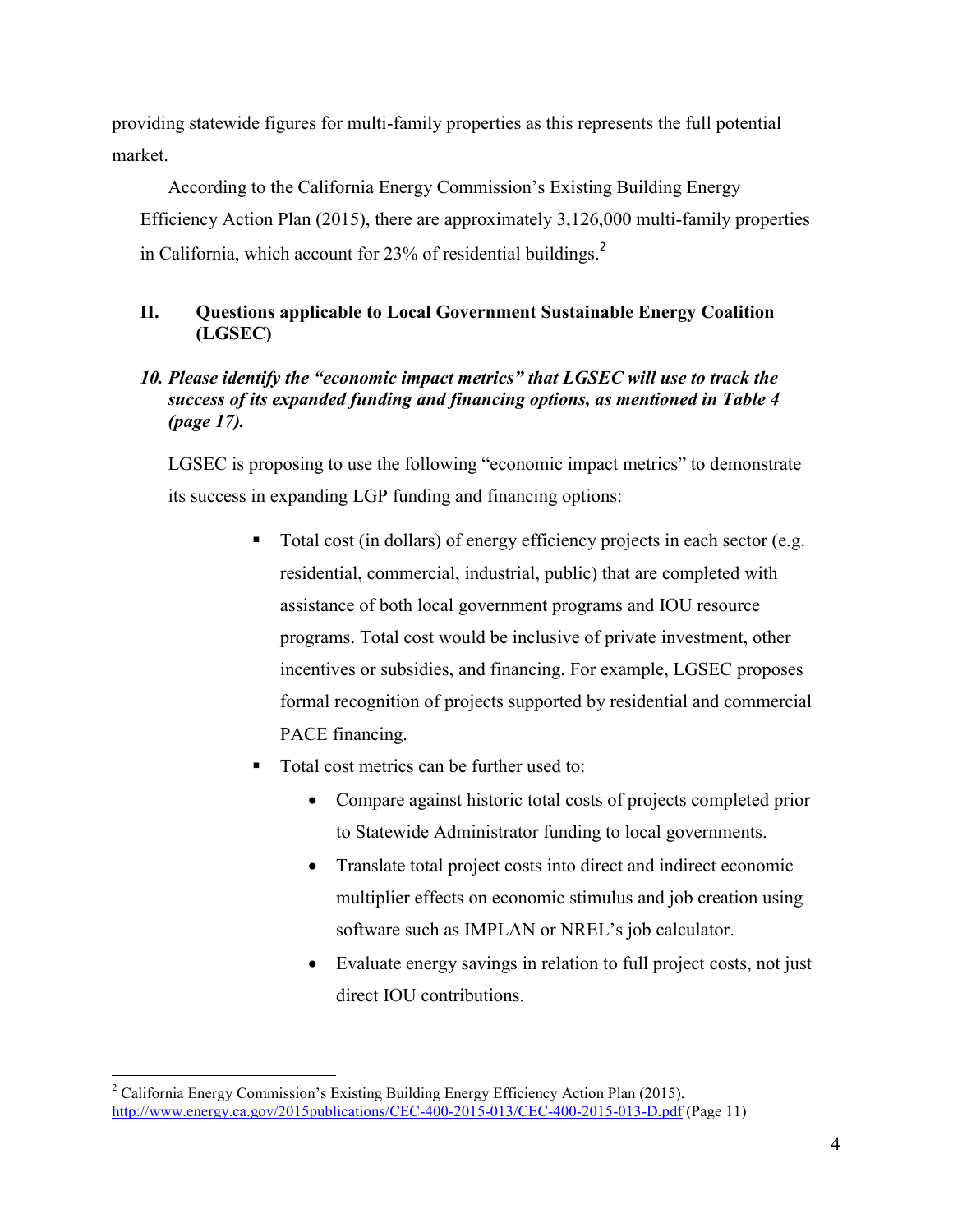- Evaluate the impact and influence of non-ratepayer funded investments or assets leveraged by local governments versus IOU resource programs
- Customer energy cost savings associated with completed projects and corresponding to kWh and Therm savings
- Percent of population served can be tracked alongside investment sizes in communities funded under the Statewide Administrators' to evaluate penetration and coverage of the State.
- Number of local contracting businesses participating in programs and number of employees

It should be noted that these metrics would be aggregated by the Statewide LGP Administrator to the extent that data is available. It is not anticipated that each local government would administer programs in all sectors. Participating local governments would only be required to report data on the programs it proposed to implement. For example, in any given contract period, if no local governments opted to conduct industrial sector programs, no data would be available to support metrics reporting for the industrial sector.

## *11. How do "diversification of savings and outcomes," "spillage," and "training/outreach metrics" provide insight into the success of LGSEC's strategy of providing "transparent, common metrics for evaluation and reporting of LGP programs" as shown in Table 4 (page 17)?*

These metrics address areas that can greatly impact success for local governments that administer ratepayer funded programs, but are not typically captured or recognized in reporting or evaluations. By developing transparent and common metrics at the beginning of the 2018-2025 cycle, and enforcing the consistent reporting of these metrics across many local government programs through new or standardized contracts, the proposed Statewide LGP Administrator will be able to better collect, aggregate and analyze statewide performance and also better compare the performance of individual local government programs. For example, developing a clear, universally-applied approach to reporting "spillage," as also recommended by Southern California Edison, will allow the Commission to better understand how program uptake is increased and influenced by different program activities. It will also allow individual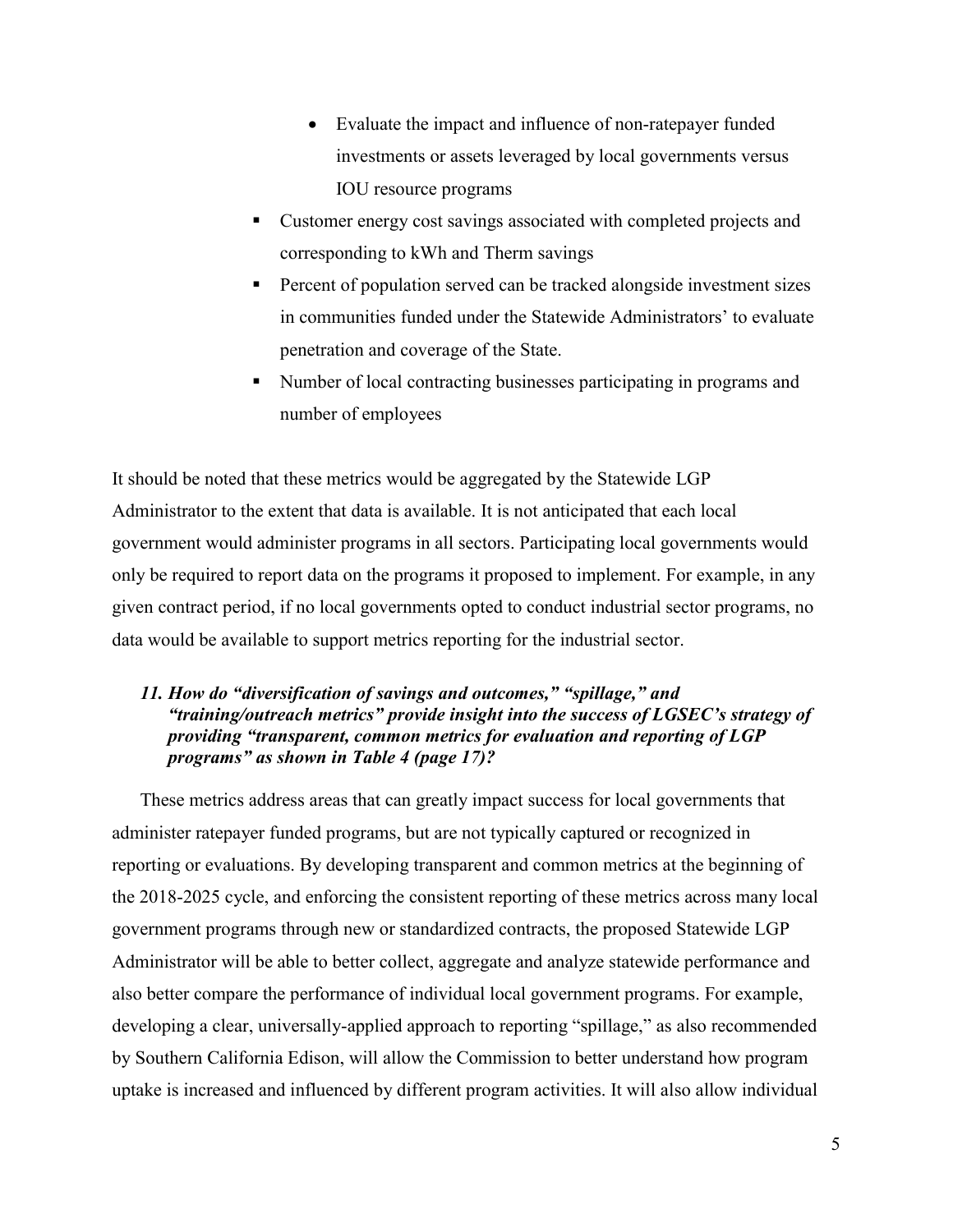LGPs to better assess their effectiveness internally and independently rather than relying on the IOUs to conduct all synthesis and evaluation of their performance.

The Statewide LGP Administrator's success in improving local government performance is anticipated to be best demonstrated through reporting improved overall participation in programs, and associated energy savings (compared to baseline LGP energy savings), along with additional diverse outcomes including reaching local GHG emissions reductions targets, enhanced Climate Action Planning at the local level and leveraged funding. Further insight will be enhanced by allowing for greater data access and transparency throughout the state, on par with that available to local governments with access to UCLA's Energy Atlas in Southern California.

See also Response to Question 12 below.

## *12. How will "diversification of savings and outcomes," "spillage," and "training/outreach metrics," as mentioned in Table 4 (page 17), be measured and tracked?*

Performance metrics will be further refined in this proceeding, the upcoming workshop, and as part of program start up during the first year of statewide administration, as described in the LGSEC BP Proposal. It is currently anticipated that "diversification of savings and outcomes" will be achieved when local governments are empowered to conduct broader programming and collect a more meaningful and diverse set of metrics. "Spillage" refers to the ability for funded local government programs to have impact beyond the direct action taken, such as when a property owner completes a measure eligible for IOU incentives, but also adds on distributed energy resources (e.g. solar photovoltaic), which serves to meet other State policy priorities beyond energy efficiency. In addition to the "economic impact metrics" described in question #10, the Statewide LGP Administrator will be able to demonstrate success in diversified outcomes and spillage by measuring and tracking the following data, in addition to standard public agency project numbers and energy savings:

- Number of projects completed in all sectors (e.g. residential, commercial, industrial new and existing buildings), including projects that achieve Zero Net-Energy (ZNE)
- Number of distributed energy resource systems installed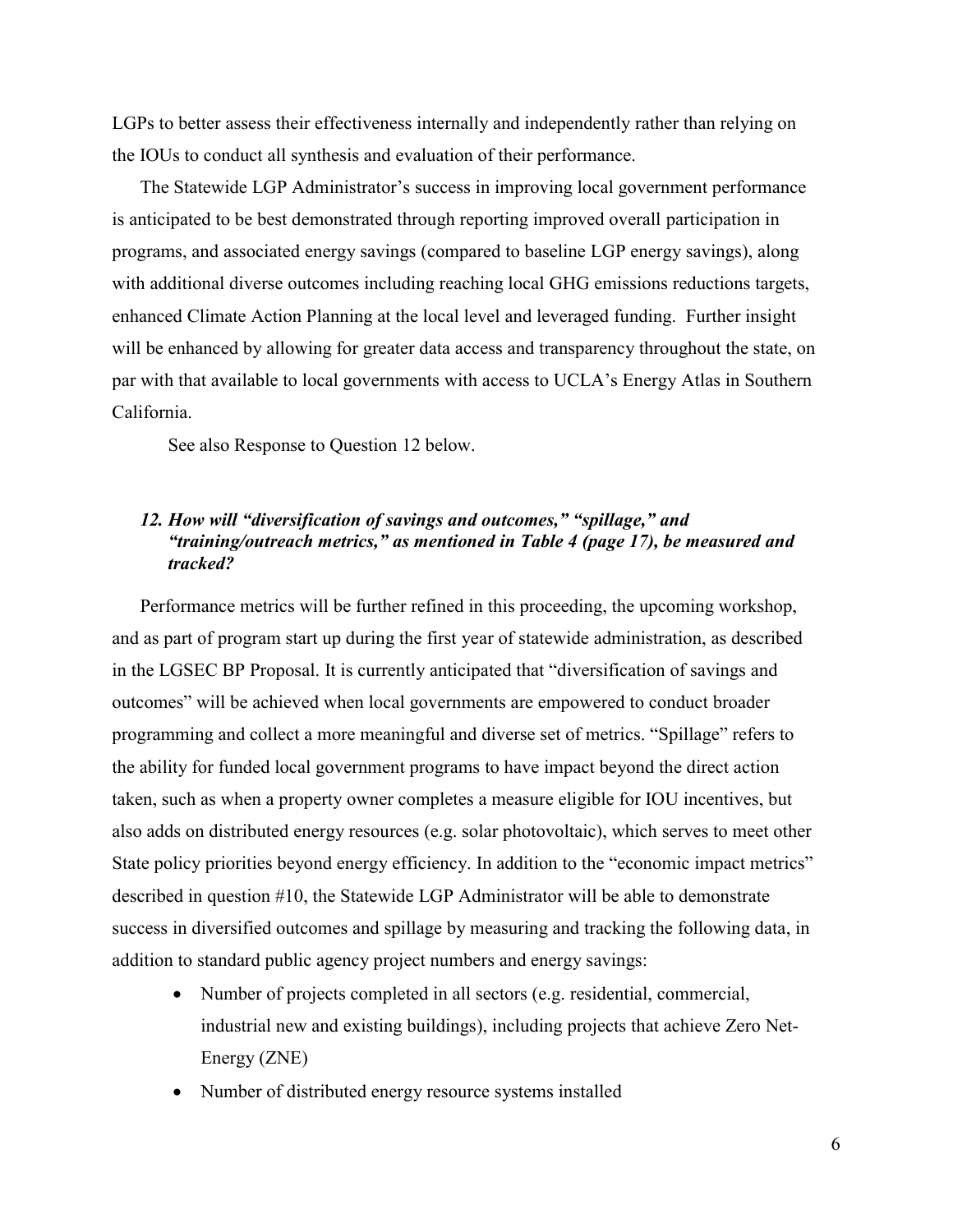- Ratio and amount of ratepayer funding leveraged with other funds or assets available through the local government and its partner agencies
- Number of codes, standards, policies and plans adopted
- Increase in rates of local code compliance for energy efficiency measures
- Number of buildings audited and/or benchmarked, including building data attained during audit and/or benchmarking
- Number of local contracting companies participating in local or IOU programs
- Number of local lenders actively providing financing for energy efficiency projects
- GHG emission reductions, which help meet AB 32, SB 350 and other State goals, for example, those articulated in the California Air Resources Board, 2017 Climate Change Scoping Plan Update, January 20, 2017, pp. 130-141 and Appendix B, Local Action.

Local governments that have Climate Action Plans will be able to calculate and report the impact of programs on their own local targets. For those that don't already have a Climate Action Plan, the Statewide LGP Administrator may be able to provide funds or technical assistance to develop plans and/or calculate associated GHG emission reductions.

Finally, it is anticipated that "training and outreach" will be measured by tracking data such as:

- Number of professionals participating in workforce trainings
- Number of new professional certifications attained
- Number of local governments participating in peer learning and best practice sharing with other local governments
- Number of individuals reached through marketing and outreach activities
- Number of prospective participants attending events or contacting programs,
- Number of interactions with digital marketing activities (social media, websites, online advertisements referrals)

## *13. How will the "ability [of] jurisdictions […] to engage in energy efficiency," as described in Table 4 (page 19), be measured and tracked?*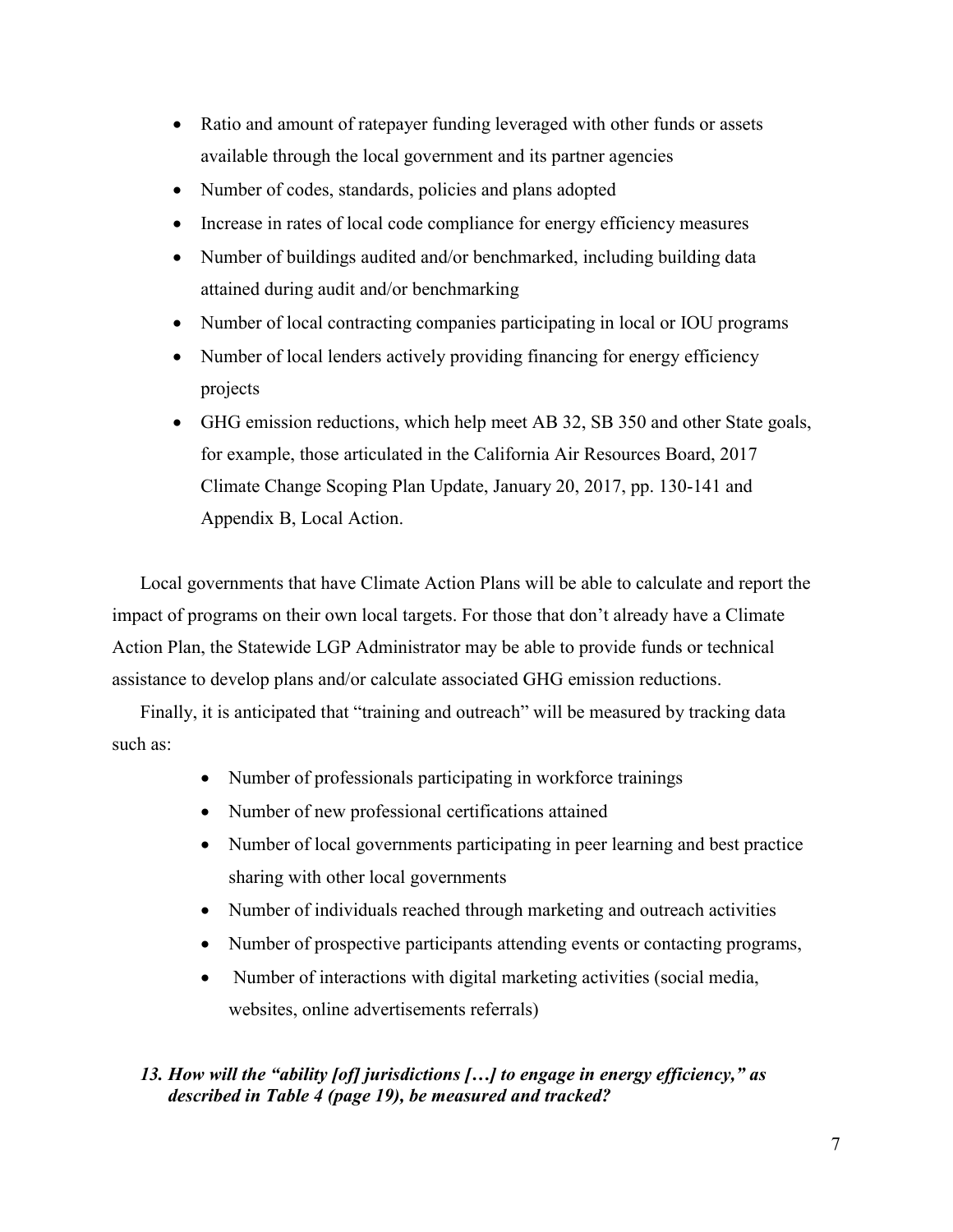It is anticipated that the Statewide LGP Administrator will provide opportunities for additional local governments to access funding to support energy efficiency work. For some jurisdictions, particularly smaller, hard to reach, rural, or disadvantaged jurisdictions, this infusion of investment may be the only means of developing capacity to undertake energy efficiency activities targeting either public or private properties in some communities. To measure the Statewide LGP Administrator's ability to increase local government capacity, the Statewide LGP Administrator will track metrics such as:

- Number of LGP contracts transitioned from IOU to LGC administration
- Number of non-resource program categories, by LGP implementation
- Number of non-resource program categories initiated outside of existing LGPs
- Number of Direct Install providers in region
- Number of staff trained
- Number of new jurisdictions funded or incorporated into a regional program or partnership
- Outcomes by local governments funded (energy savings, IOU program uptake, new codes/standards, project numbers and dollar values in various sectors) compared with historic baseline numbers.
- Survey responses to learn more about capacity impacts within funded local governments
- In addition to those previously contemplated in earlier filings, other possible metrics may include the number and percentage of hard-to-reach populations served

Also, as stated in the LGSEC BP Proposal, the Statewide LGP Administrator will work with IOUs to establish a continuum for local government energy efficiency participation. This will entail taking inventory of the actions local governments have already taken, much like SCE's Energy Leader model, which ranks LGP participating jurisdictions by bronze, silver, gold and platinum. While the current Energy Leader model is quite limited and prescriptive in terms of its recognition of potential local government activities and milestones, the Statewide LGP Administrator's model could be greatly expanded to encourage more diverse and creative actions and to standardize the ranking categories across all IOU territories. This